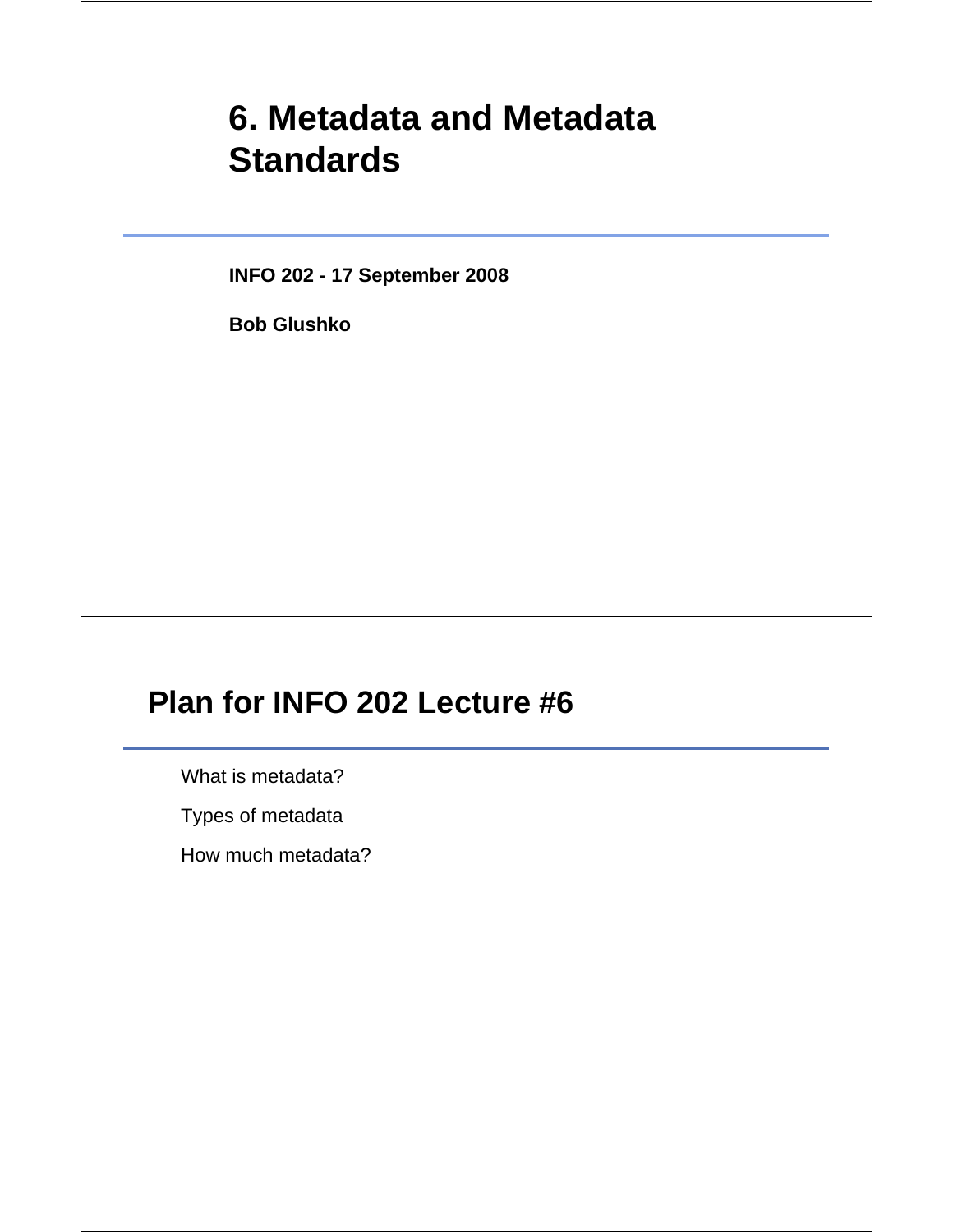# **Plan for lectures 6-9 - Defining What Something Means**

Metadata [Lecture 6 - today]

Controlled names and controlled vocabularies [Lecture 7]

Classification [Lecture 8]

Ontology [Lecture 9]

## **What Is Metadata? [1]**

Literally "data about data"

A fancy name for an inferior form of cataloguing (disgruntled librarian)

The properties of a thing or its relations to other things serving to describe it; the physical and production attributes of (information entities) or documents (Svenonius)

"A description of the attributes and contents of an information package... that may include descriptive information about the context, quality and condition, or characteristics of the data" (Taylor, p. 139)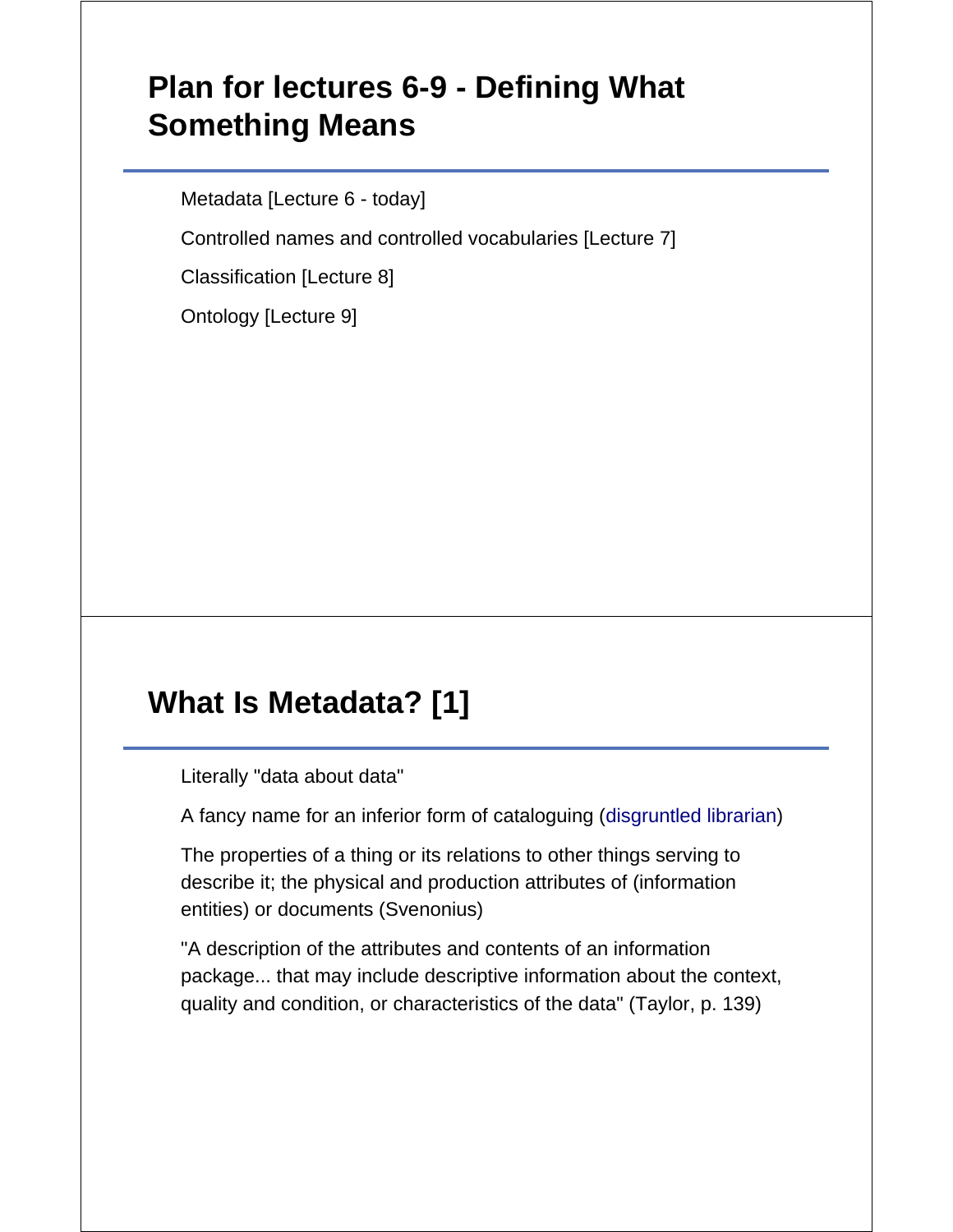# **What Is Metadata? [2]**

"Metadata consists of data structures used to discuss other data structures. Metadata augments the values of information (or data) with additional properties that explain its meaning, organization, and other characteristics of interest in our models" (Glushko & McGrath, p. 88)

"Information on the organization of the data, data domains, and the relationship between them" (Baeza-Yates, p. 142)

#### **Why Metadata?**

Objectives from International Federation of Library Associations "Functional Requirements for Bibliographic Records" (Svenonius p. 17)

FIND / LOCATE

IDENTIFY

**SELECT** 

**OBTAIN** 

**NAVIGATE**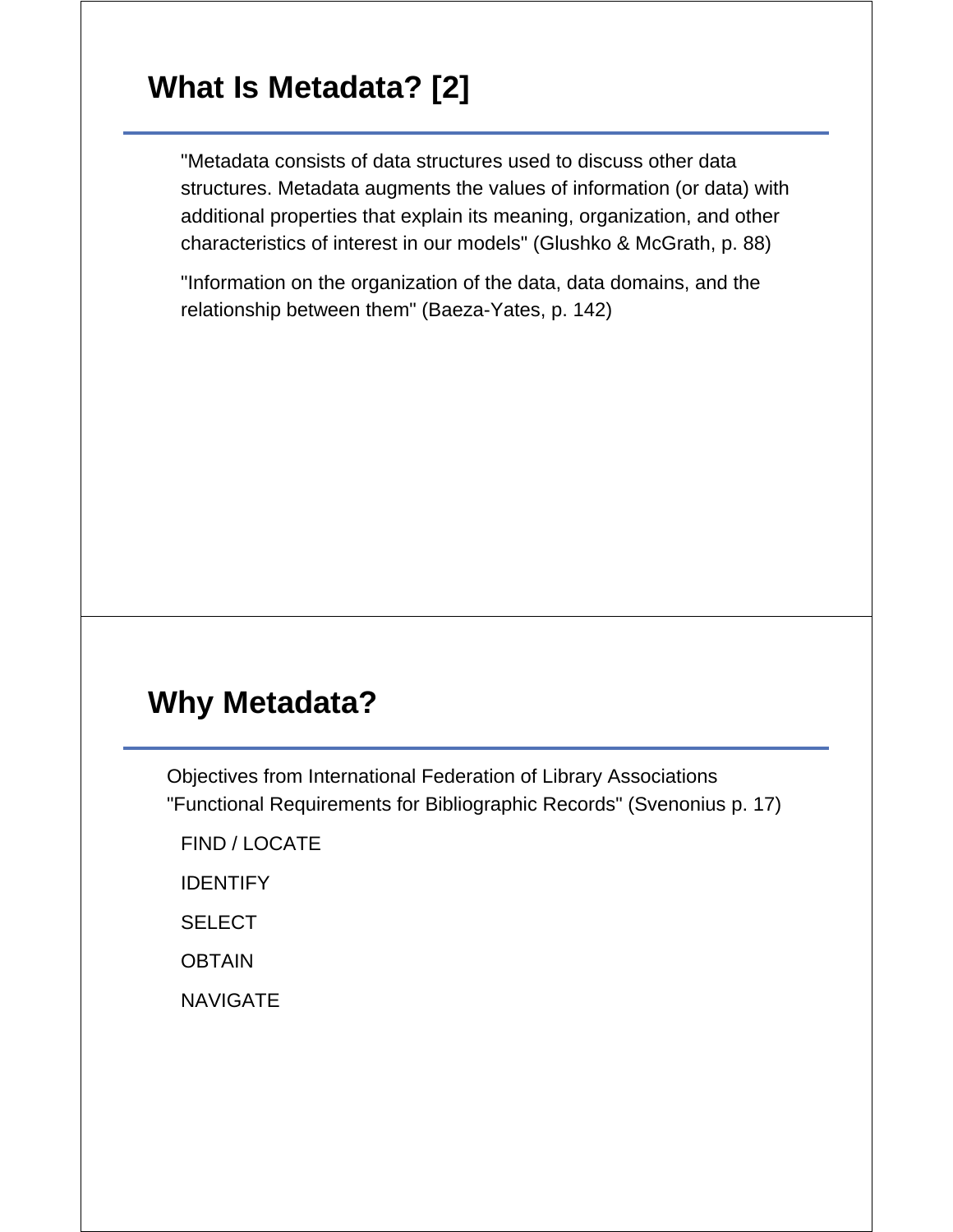#### **But "Meaning is Use"**

The IFLA framework takes a narrow view of information resources and information uses

For a librarian, the Library of Congress classification number is a critical metadata element for a book

For a bookseller, the LOC number is useful but its current sales price is a more important metadata element

For a webmaster or IT person providing access to information resources via a portal, metadata like URLs, protocols, and passwords are the most critical metadata

These latter cases satisfy the traditional information science definition of metadata but only retrospectively

# **Types of Metadata (Taylor, "The Organization of Information")**

DESCRIPTIVE metadata - what the information object is about; inherently intrinsic properties

ADMINISTRATIVE metadata - who, what, why, where of the object's creation and management; inherently extrinsic properties

STRUCTURAL metadata - information about the structure, format, and composition of the thing being described; can be intrinsic or extrinsic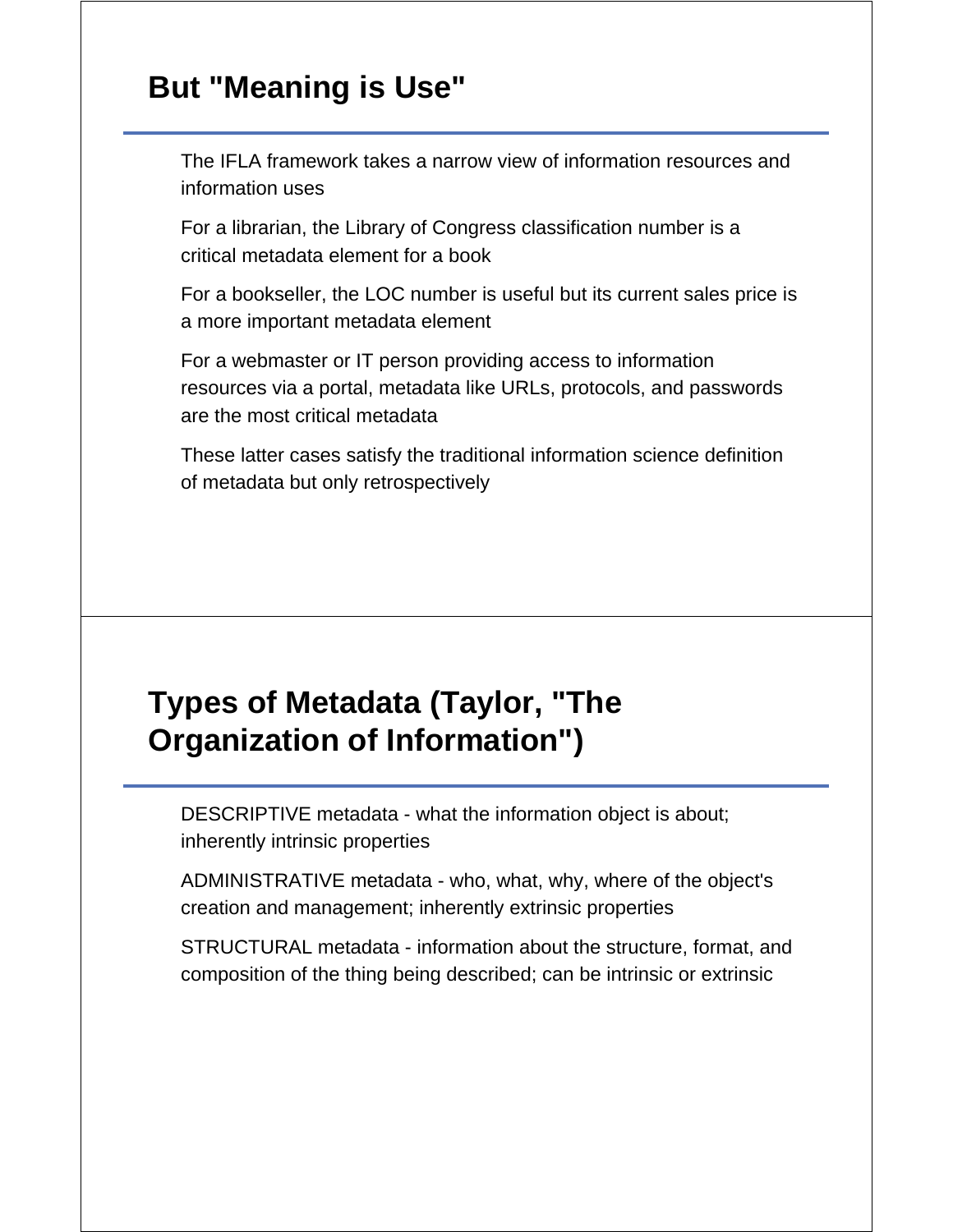### **Descriptive Metadata**

Data derived from an information object that describes it

A piece of descriptive data is the content of one of these metadata elements:

- Title
- Name(s) associated with it
- Edition or version
- Publication date

CONTENT STANDARDS govern the datatypes and values that these metadata elements can have

# **What is Being Described?**

Two separate dimensions on which to distinguish what the metadata is associated with:

Abstraction hierarchy

**Granularity**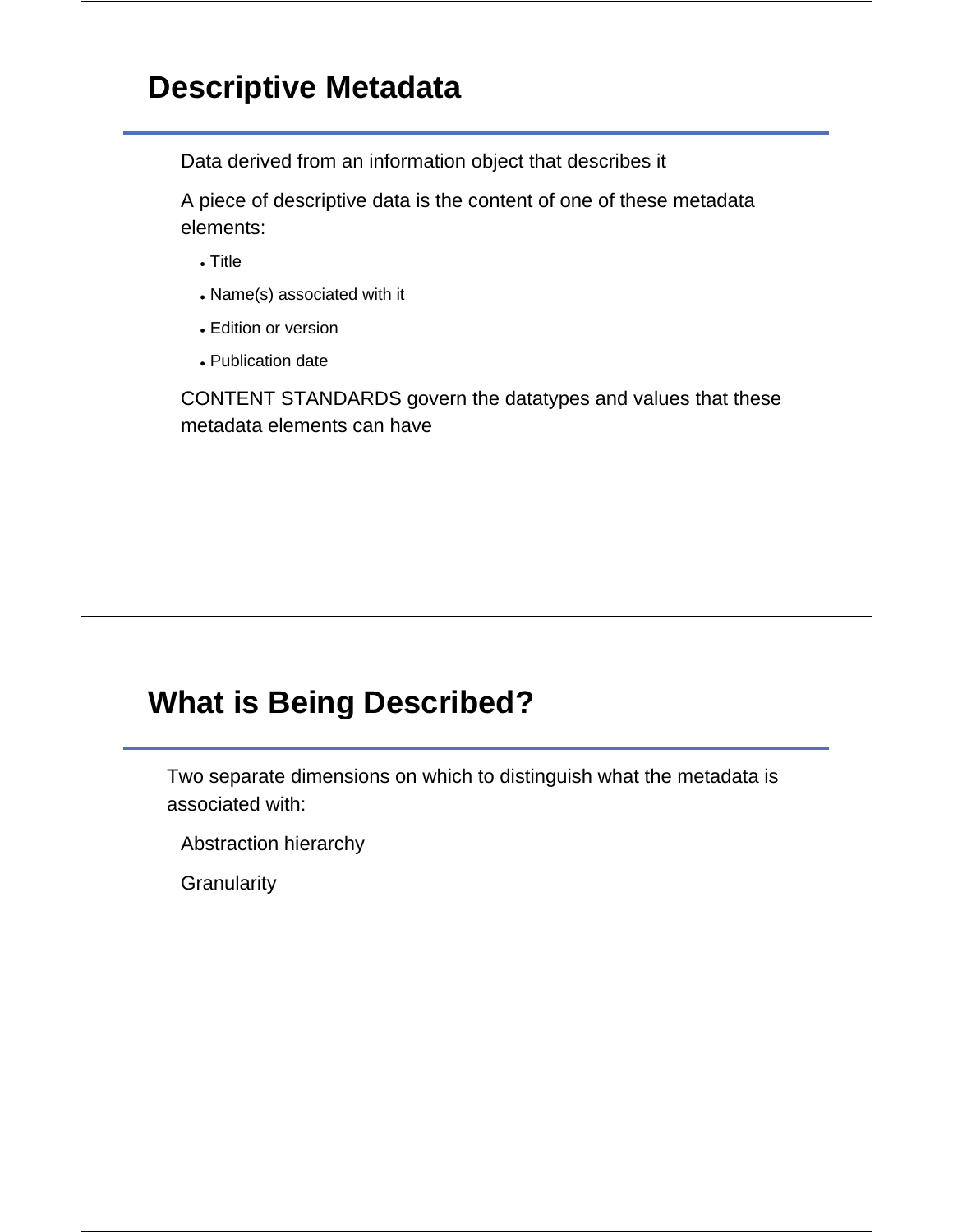# **The "Abstraction Hierarchy" of the "Work" (Svenonius Ch. 3)**

WORK - an abstract entity; the distinct intellectual or artistic creation; it has no single material manifestation

EXPRESSION - the multiple realizations of a work in some particular medium or notation, where it can actually be perceived

MANIFESTATION - each of the formats of an expression that have the same appearance; but not necessarily the same implementation

ITEM - a single exemplar of a manifestation; if we distinguish this level it is because otherwise identical manifestations have some differentiation

#### **Metadata Granularity**

An object can be described at various levels of contexts/containers/collections in which it occurs

Physical objects are more easily bounded than information objects

For information objects the boundaries between levels of description are less clear

And it can seem a little circular because we can define "information object" as anything that can be addressed and manipulated by a person or system as a discrete entity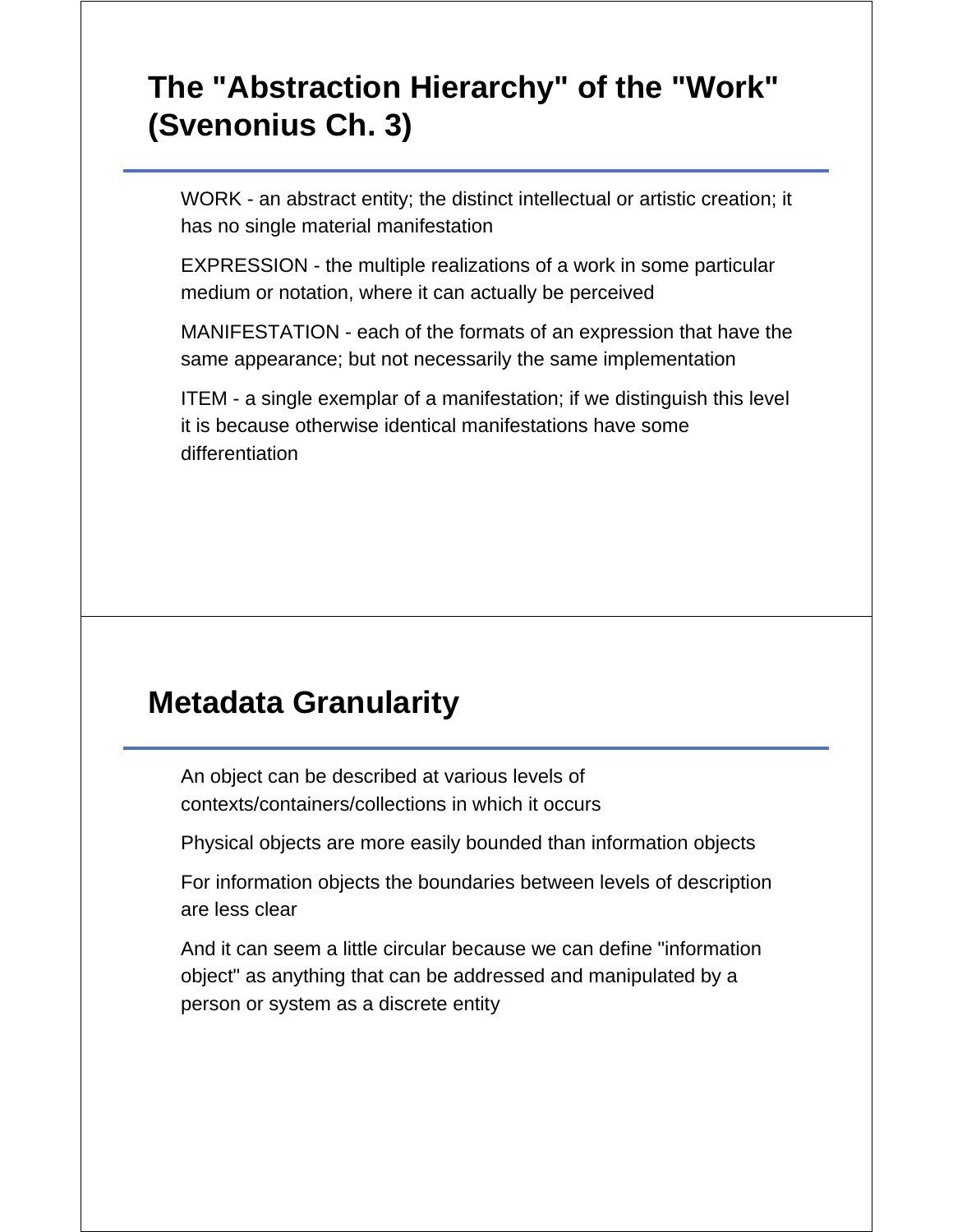# **Administrative Metadata**

Location information

Acquisition information

Preservation metadata

Ownership, rights, permission, reproduction information

Usage information

#### **The User can be a Process, Not just a Person**

from Ken Laskey, "Metadata Concepts to Support a Net-Centric Data Environment"

http://www.mitre.org/work/tech\_papers/tech\_papers\_05/04\_1279/04\_1279.

Metadata describes how the entity and its content can be *accessed* (both procedurally and the terms of access) in either a read or write mode or executed if the entity comprises processing instructions

It can contain pointers to information not explicitly part of a given metadata set but which is *required as processing or control inputs* by other applications or services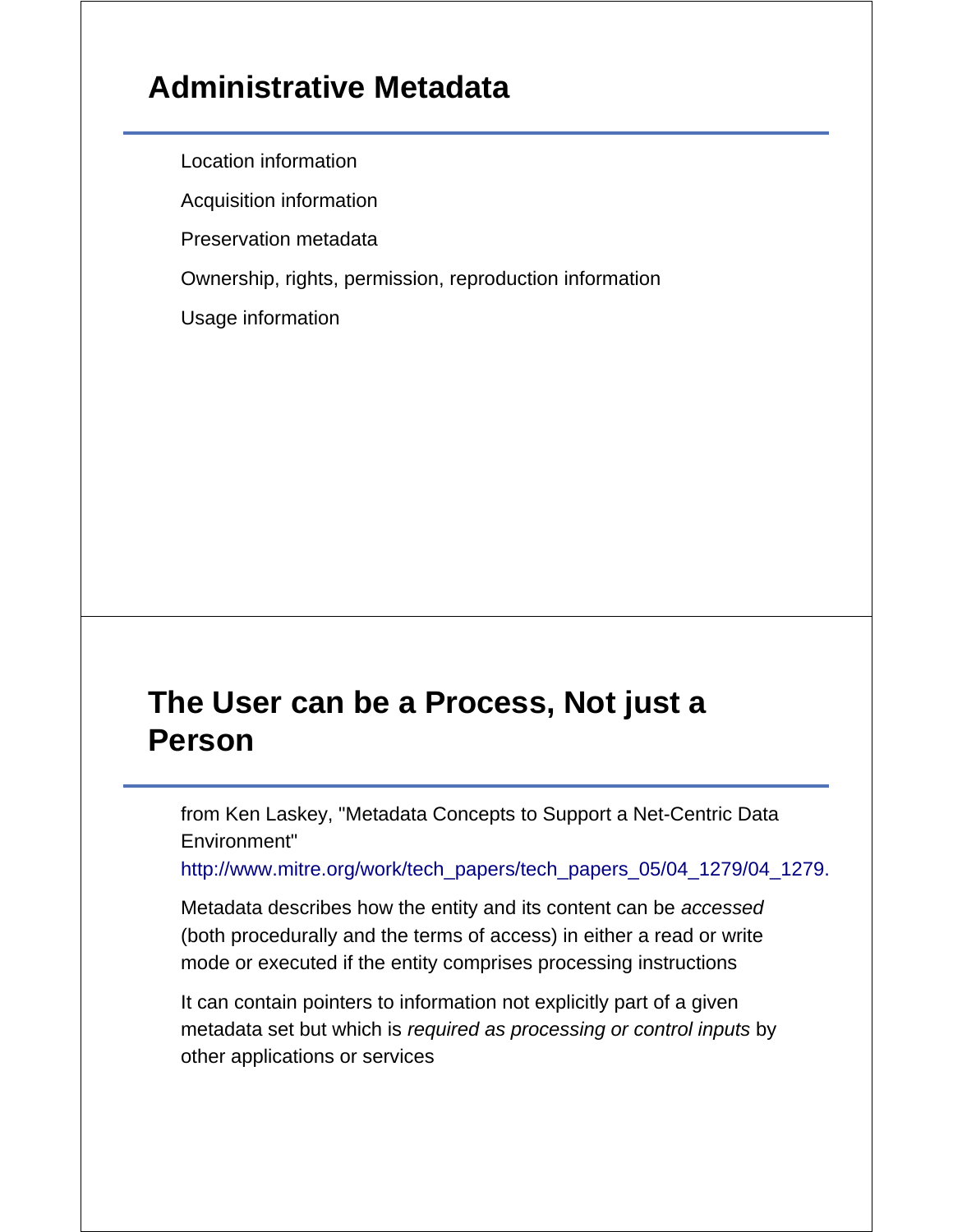# **Implications of the Expanded Definition**

Broader contexts of use that explicitly acknowledge the use of metadata by processes/services as well as people

Considers information services, not just information objects

Implies the possible existence of multiple metadata sets, one for each context

The metadata description must be expressed in a universally accessible format

The information consumer must be able to access the content or invoke processing on it without knowing APIs or other implementation details about the resource

The information provider needs information about the consumer to determine if access is authorized

#### **Structural Metadata**

Information about the structure, format, and composition of the thing being described

This might include data format, file size, running time, digitization or compression specifications, encryption - other characteristics related to the technology realization of the object

Could include hardware or software requirements for using the information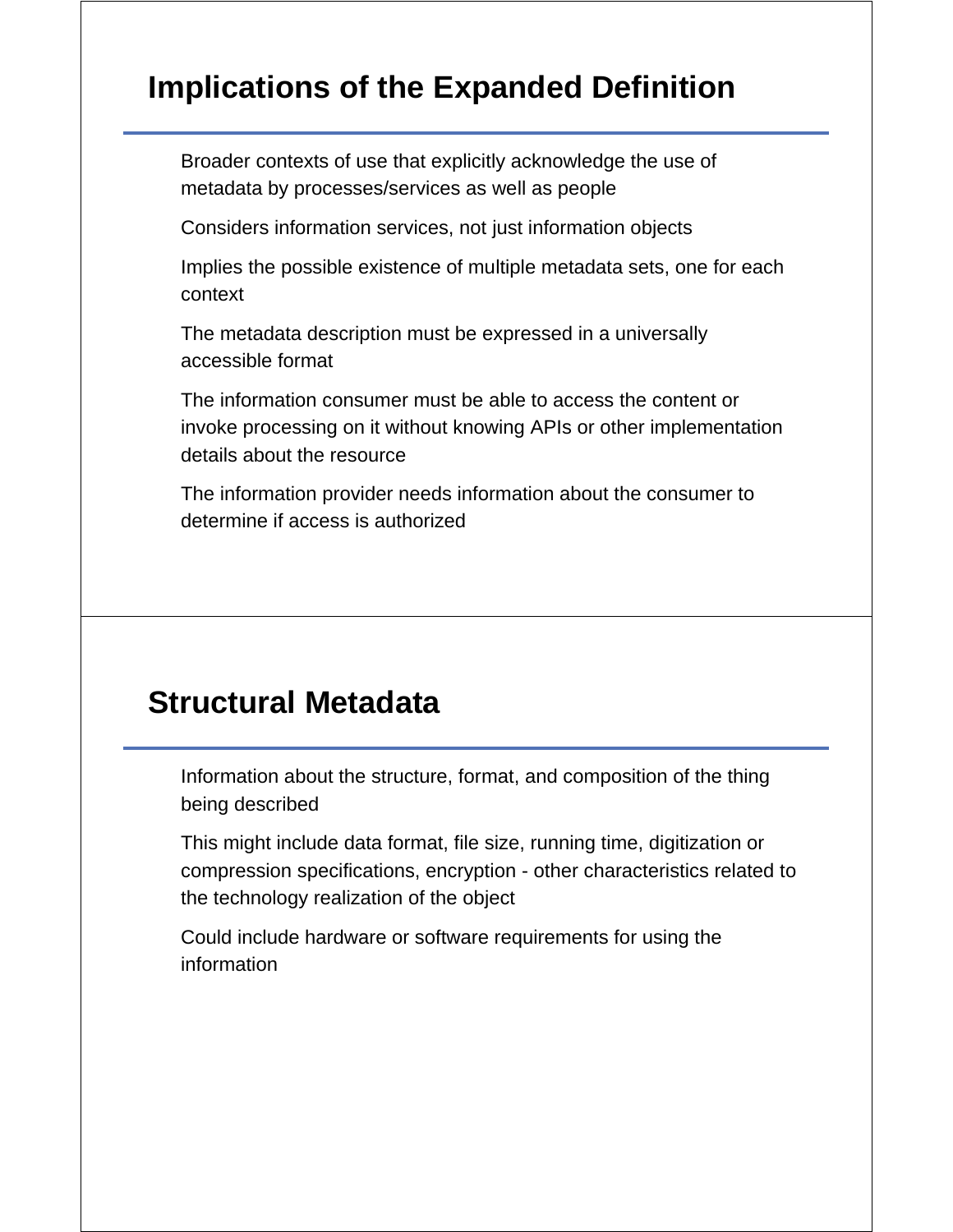# **Contextual Metadata**

The category of CONTEXTUAL metadata is an alternative and "trendy" category that cuts across the ADMINISTRATIVE and STRUCTURAL ones:

- Metadata about the context in which some content was "captured" -- usually by automated means
- Location, time, other people or things present are basic elements, but there are many more
- This kind of information has often been collected, but not usually analyzed and applied to description until afterwards

#### **But Svenonius Warns Us...**

Because the choice objective is capable of spawning description *ad infinitum*, it is economically untenable (p. 23)

Attempts to cope with the unwanted economic consequences of open-ended objectives surface periodically as a rethinking of a "core" set of essential metadata to be used in description (p. 23)

An important question is whether the bibliographic universe can be organized both intelligently (to meet the traditional bibliographic objectives) and automatically (p. 25)

Any task that requires an organizing intelligence to engage in research is costly (p. 26)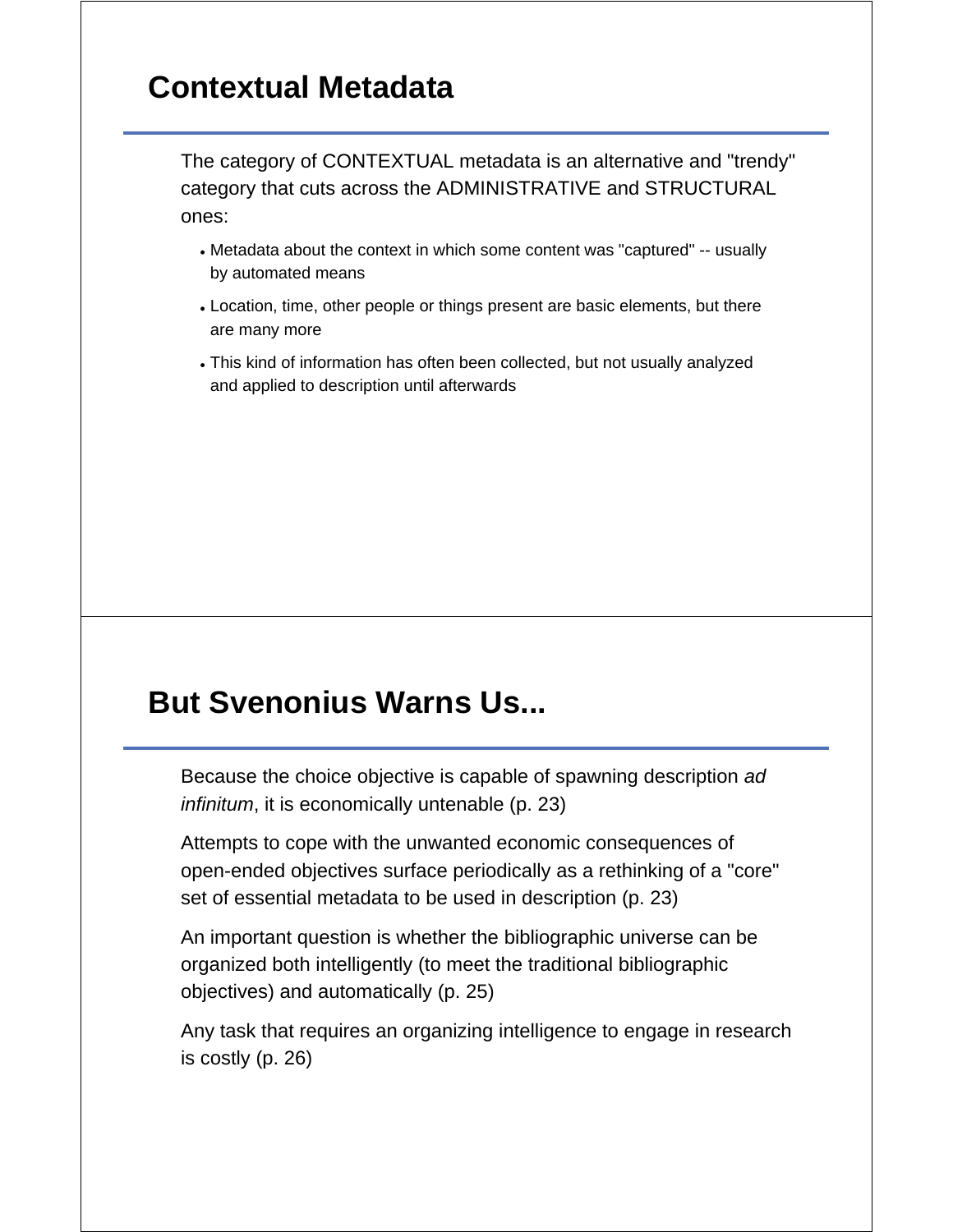# **How Much Metadata, What Kind, and by Whom?**

You must consider the tradeoffs between organization and retrieval

Not all documents / resources need the same amount of metadata

The same metadata elements or attributes might need different amounts of semantic precision for different document types or contexts (*"A laxer form of vocabulary control"*-- Svenonius p. 26)

#### **Levels / Sources of Metadata**

SIMPLE metadata, unstructured, existing in or extracted from the contents of an information object / document / instance

But "without formal rules, metadata description is no better than keyword access" (Taylor, p, 142)

STRUCTURED metadata, possibly following a template or schema (a metamodel) created by the author or other person who isn't a professional "producer of metadata"

RICH or BIBLIOGRAPHIC metadata, created by professional "producers of metadata" according to standard models that may vary by domain or discipline

This is sometimes called "cataloguing" to distinguish it from "populist" metadata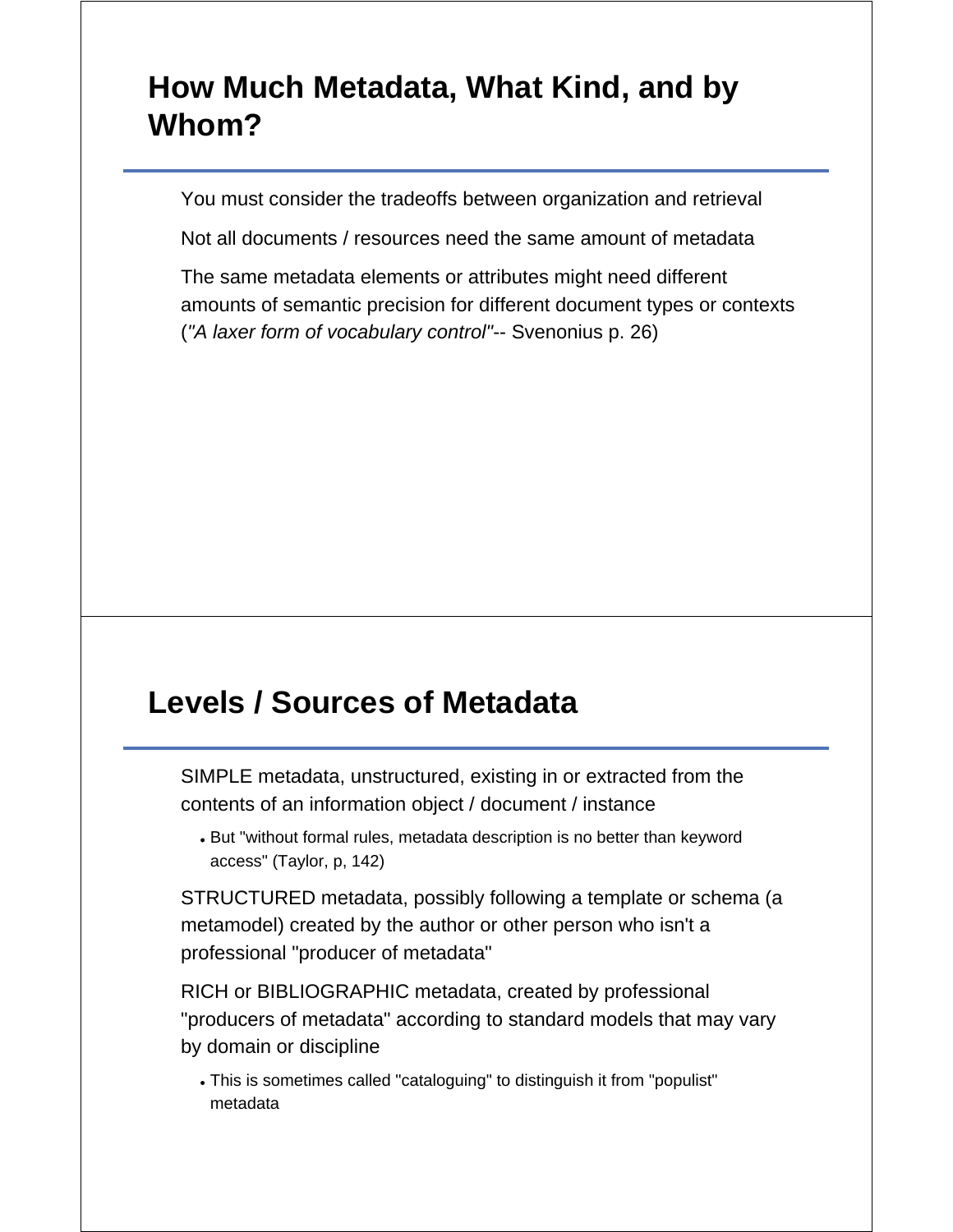#### **Metadata Standards**

Metadata ELEMENTS are the individual categories/ fields/ tags that contain the separate pieces of the description of some information object

Metadata STANDARDS specify the sets of elements that meet the requirements of some community or context, the rules by which they are arranged

Metadata standards might also specify the encoding SYNTAX

Metamodels or metadata schemas don't always dictate the CONTENT of the metadata elements - these are specified in content standards and controlled vocabularies

Metadata standards are sometimes called metamodels or metadata schemas

## **The MARC Record**

1968 - When the Library of Congress began to use computers in the 1960s, it devised the LC Machine Readable Catalog Format, a system of using brief numbers, letters, and symbols within the cataloging record itself to mark different types of information.

MARC mandates a rich description with strong datatyping and vocabulary control for the values of its metadata elements

In the 1980s (and revised in 2002) the Anglo-American Cataloguing Rules (AACR) extended the MARC standard so that it could describe music and various other kinds of "non-book" entities

This "integration" causes some substantial technical and theoretical concerns

MARC is often criticized for being unsuited to the modern computing environment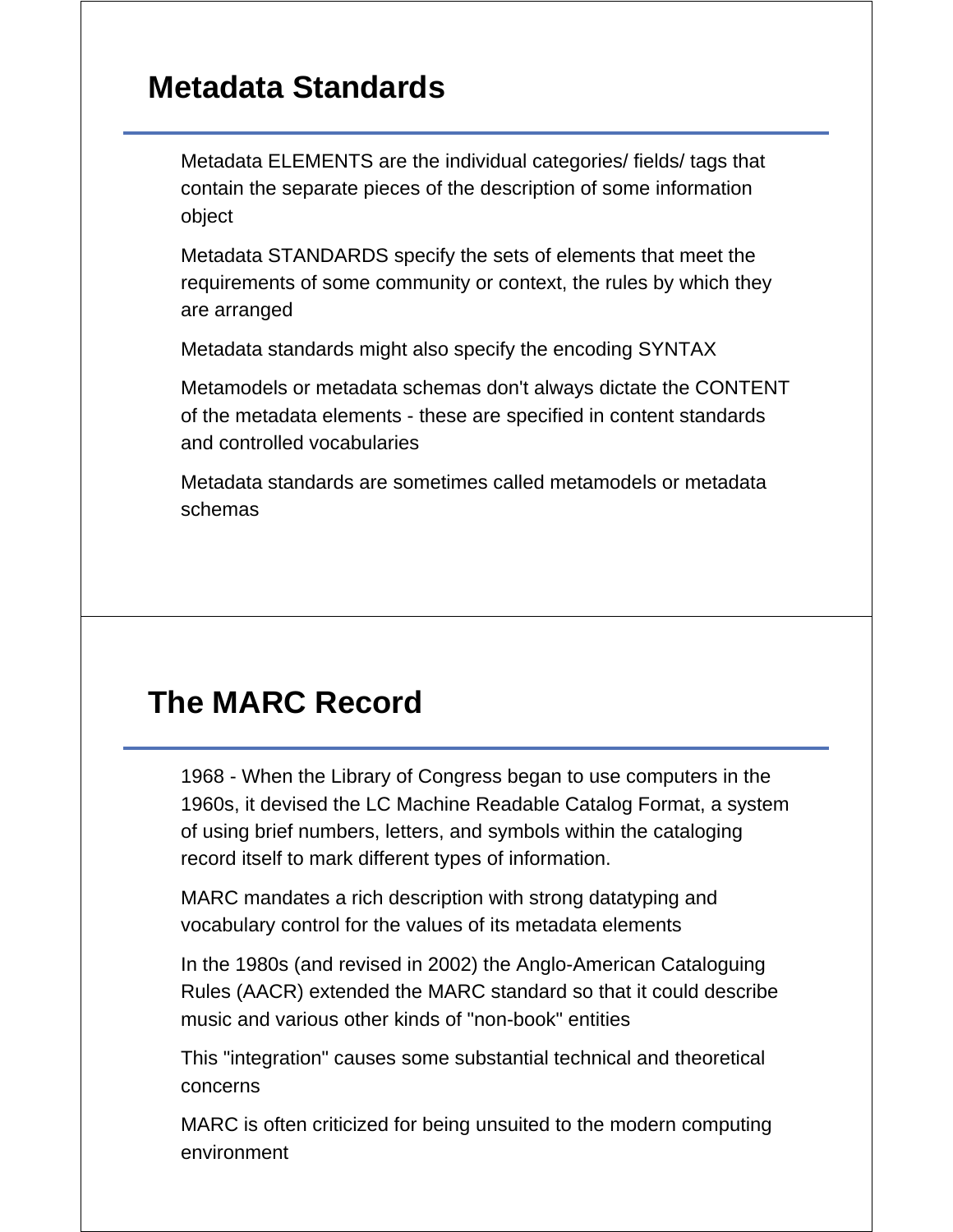# **The MARC Record [Example]**

|                     | ID:DCLC9124851-B                                                   | RTYP: c    | ST: p | FRN:   | MS: C EL: AD: 06-20-91 |                  |
|---------------------|--------------------------------------------------------------------|------------|-------|--------|------------------------|------------------|
|                     | $CC: 9110$ BLT:am $DCF: a$                                         | CSC:       | MOD:  | SNR:   |                        | ATC: UD:04-11-92 |
| $CP: \text{cou}$    | $L:eng$ $INT:$                                                     | GPC:       | BIO:  | FIG: 0 | CON:b                  |                  |
| $PC:$ s             | PD:1992/                                                           | REP:       | CPI:0 | FSI:0  | ILC: a                 | II:1             |
| MMD:                | OR:<br>POL:                                                        | DM:<br>RR: |       | COL:   | EML:                   | GEN: BSE:        |
| 010                 | 9124851                                                            |            |       |        |                        |                  |
| 020                 | 0872878112 (cloth)>                                                |            |       |        |                        |                  |
| 020                 | 0872879674 (paper)                                                 |            |       |        |                        |                  |
| 040                 | DLC\$cDLC\$dDLC                                                    |            |       |        |                        |                  |
| 050 00              | Z693\$b.W94 1991                                                   |            |       |        |                        |                  |
| 082 00              | 025.3\$220                                                         |            |       |        |                        |                  |
| 100 1               | Wynar, Bohdan S.                                                   |            |       |        |                        |                  |
| 245 10              | Introduction to cataloging and classification /\$cBohdan S. Wynar. |            |       |        |                        |                  |
| 250                 | 8th ed. /\$bArlene G. Taylor.                                      |            |       |        |                        |                  |
| 260                 | Englewood, Colo. : \$bLibraries Unlimited, \$c1992.                |            |       |        |                        |                  |
| 300                 | xvii, 633 p. : \$bill. ; \$c24 cm.                                 |            |       |        |                        |                  |
| 440<br>$\mathbf{0}$ | Library science text series                                        |            |       |        |                        |                  |
| 504                 | Includes bibliographical references (p. 591-599) and index.        |            |       |        |                        |                  |
| 650<br>$\mathbf{O}$ | Cataloging.                                                        |            |       |        |                        |                  |
| 650<br>$\mathbf{0}$ | Subject cataloging.                                                |            |       |        |                        |                  |
| 650<br>$\mathbf{0}$ | Classification\$xBooks.                                            |            |       |        |                        |                  |
| 630 00              | Anglo-American cataloguing rules.                                  |            |       |        |                        |                  |
| 700 10              | Taylor, Arlene G., \$d1941-                                        |            |       |        |                        |                  |
|                     |                                                                    |            |       |        |                        |                  |

## **Dublin Core**

Proposed in 1995 as a standard set of metadata elements, simple enough be be supplied by a document's author rather than by a professional metadata-maker

DC is the set of elements, described abstractly and all optional

The semantics of DC were established by an international, cross-disciplinary group of professionals from librarianship, computer science, text encoding, the museum community, and other related fields

There are specifications of how to use it in numerous syntaxes (especially XML and RDF) and languages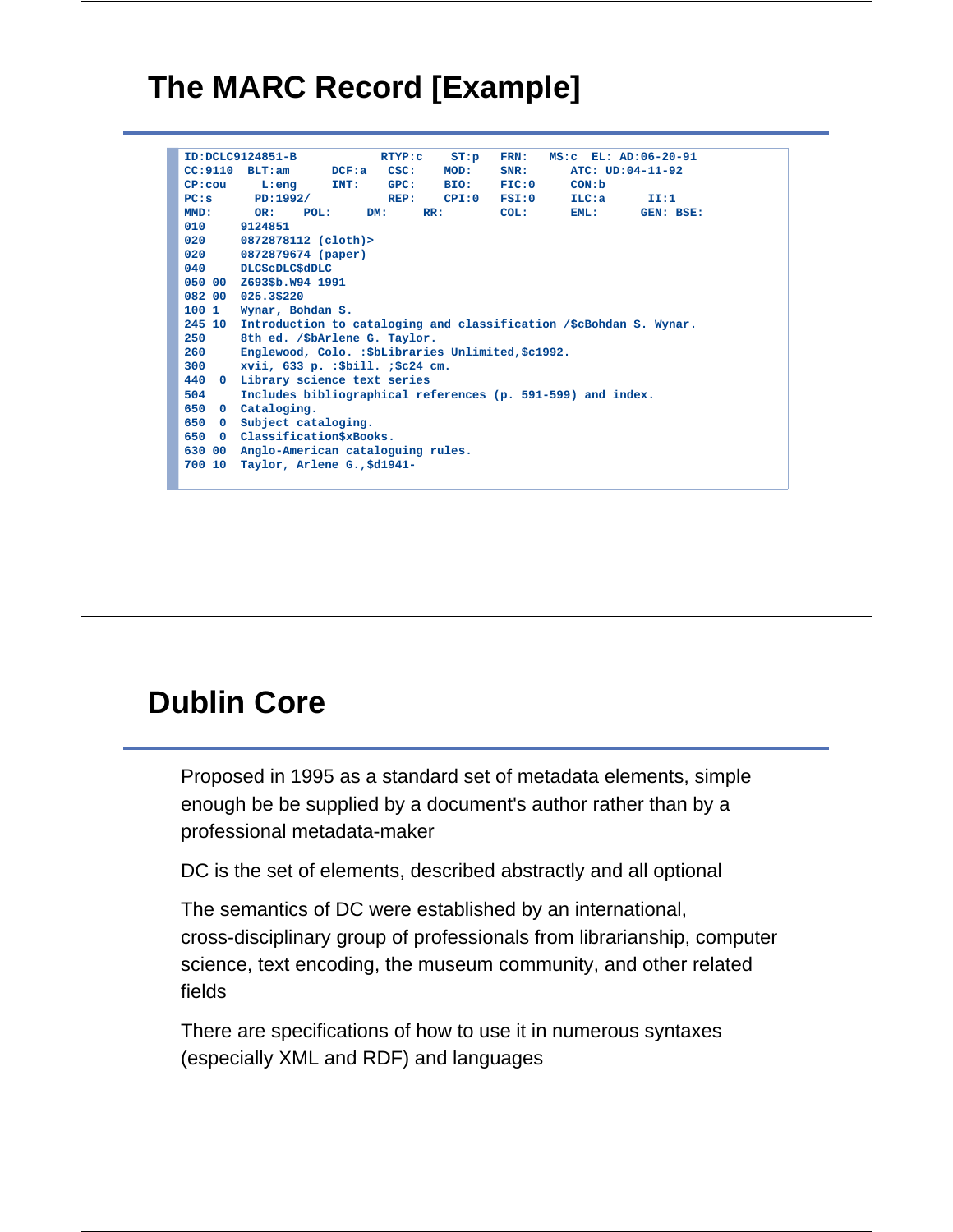# **The Dublin Core Elements [1]**

TITLE -- the name given to the resource

IDENTIFIER -- an unambiguous reference to the resource within a given context

SUBJECT -- the topic of the resource's content; key words or classification phrases

CREATOR -- an entity primarily responsible for making the content of the resource

CONTRIBUTOR -- An entity responsible for making contributions to the content of the resource

PUBLISHER -- the entity primarily responsible for making the resource available

DATE -- a date associated with an event in the life cycle of the

## **The Dublin Core Elements [2]**

DESCRIPTION -- an account of the content of the resource; abstract, TOC, etc.

LANGUAGE -- a language of the intellectual content of the resource

TYPE -- the nature or genre of the content of the resource

RIGHTS -- information about rights held in and over the resource

SOURCE -- reference to a resource from which the present resource is derived

RELATION -- reference to a related resource

COVERAGE -- the extent or scope of the content of the resource

AUDIENCE -- a class of entity for which the resource is intended or useful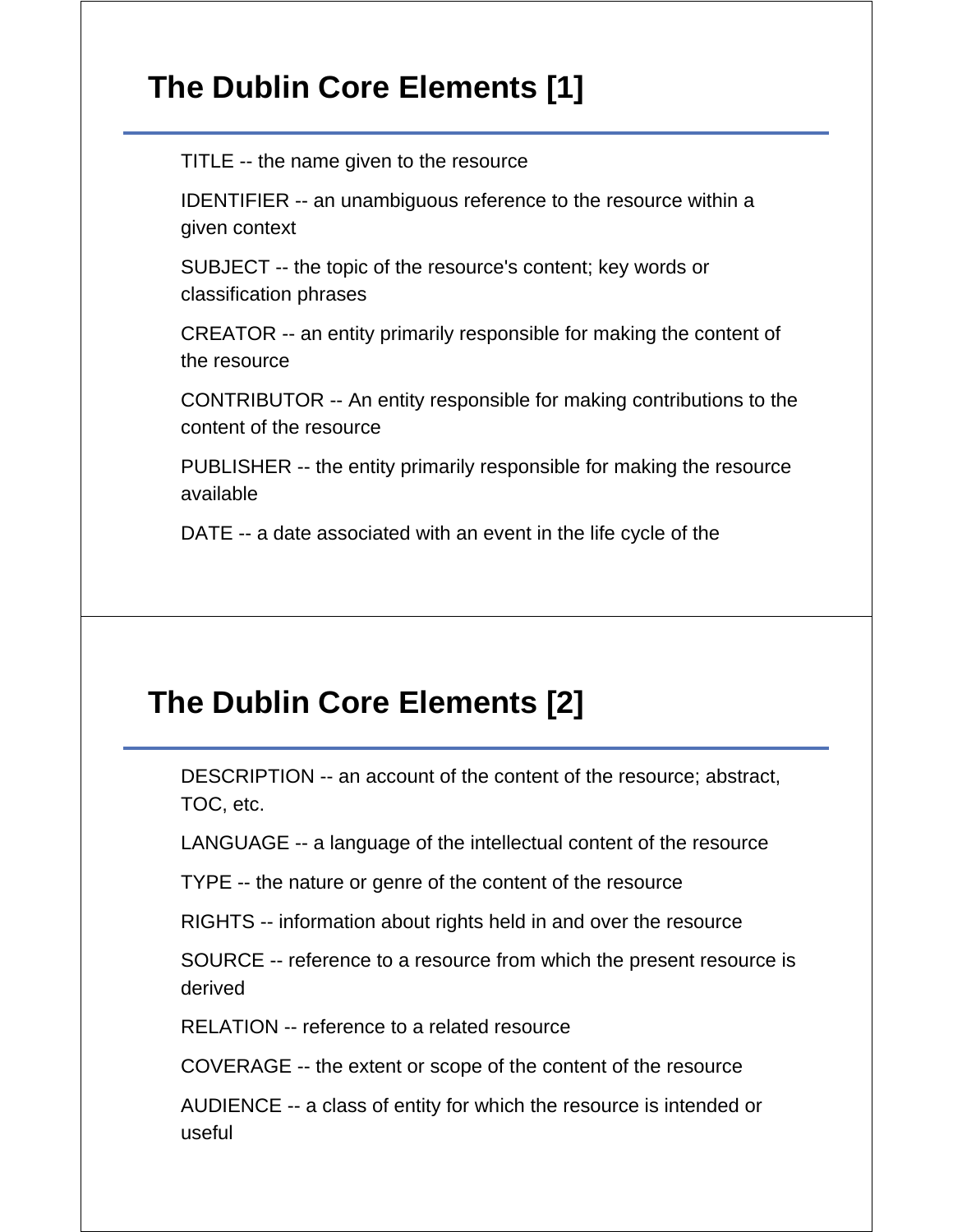# **Dublin Core [Example]**

**<dc:title>Introduction to cataloging and classification</dc:title> <dc:creator>Taylor, Arlene G.</dc:creator> <dc:contributor>Wynar, Bohdan S.</dc:contributor> <dc:date>1992</dc:date> <dc:format>book</dc:format> ...**

## **Using the Dublin Core - Pragmatics and Problems**

"Some information may appear to belong in more than one metadata element"

"There is potential semantic overlap between some elements"

"There will occasionally be some judgment required from the person assigning the metadata"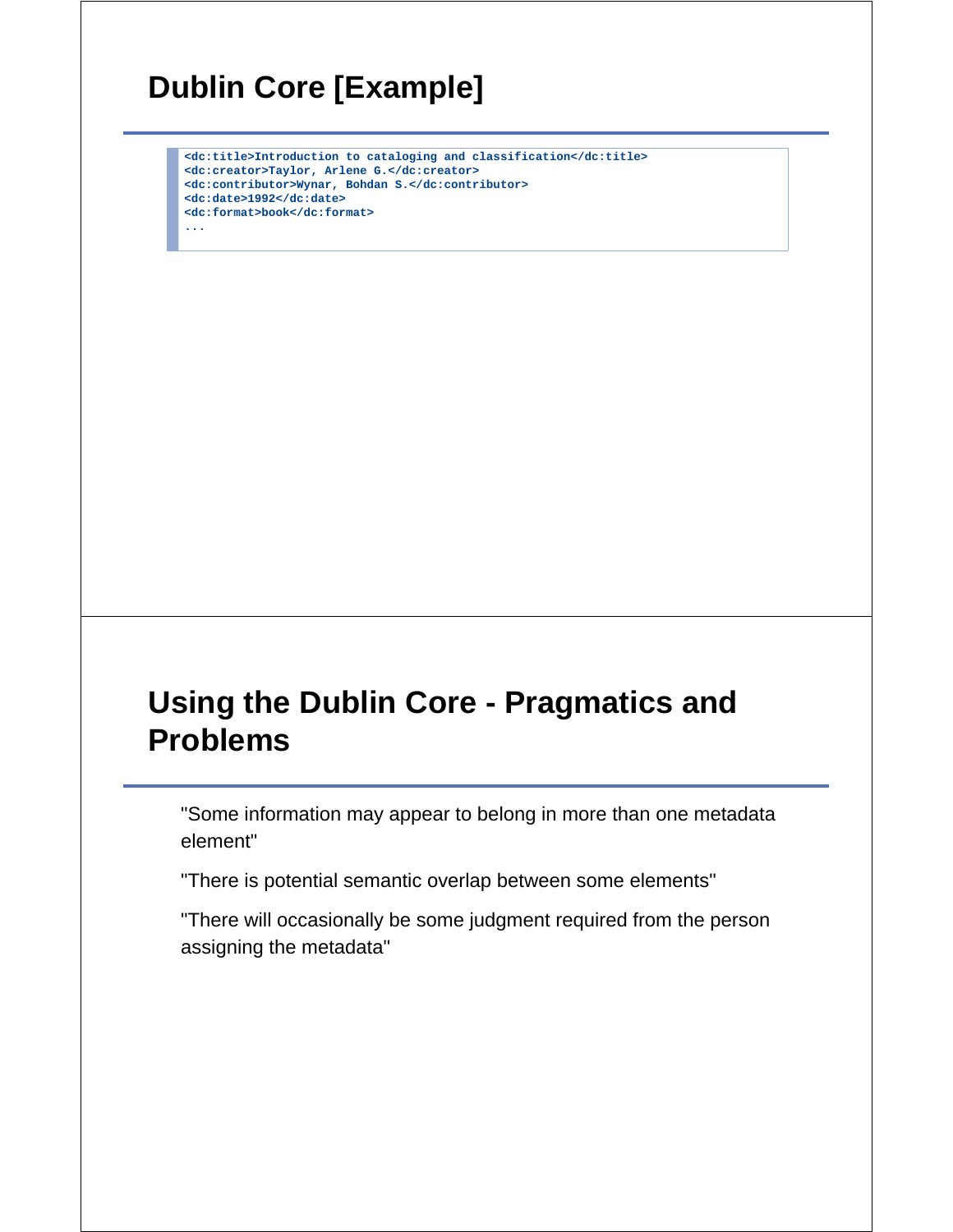### **Metadata Incompatibility**

There are other metadata standards: ISBD, RFC 1807, TEI header, ...

All of these metadata models and syntax co-exist but they are not completely compatible

Some of this incompatibility reflects the different purposes and audiences for which the standard was created

This is reflected in different scopes and granularity of the metadata elements

There are also no guarantees of semantic equivalence among the seemingly corresponding metadata elements

# **Achieving Metadata Interoperability [1]**

"We do not need a bibliographic record format. We need a bibliographic metadata infrastructure... Our systems must be able to accommodate a great diversity of record formats to provide us with the flexibility and power that only such diversity can provide" (Tennant)

Interoperability doesn't require that two systems be identical in design or implementation, only that they can exchange information and use the information they exchange.

Interoperability requires that the information being exchanged is conceptually equivalent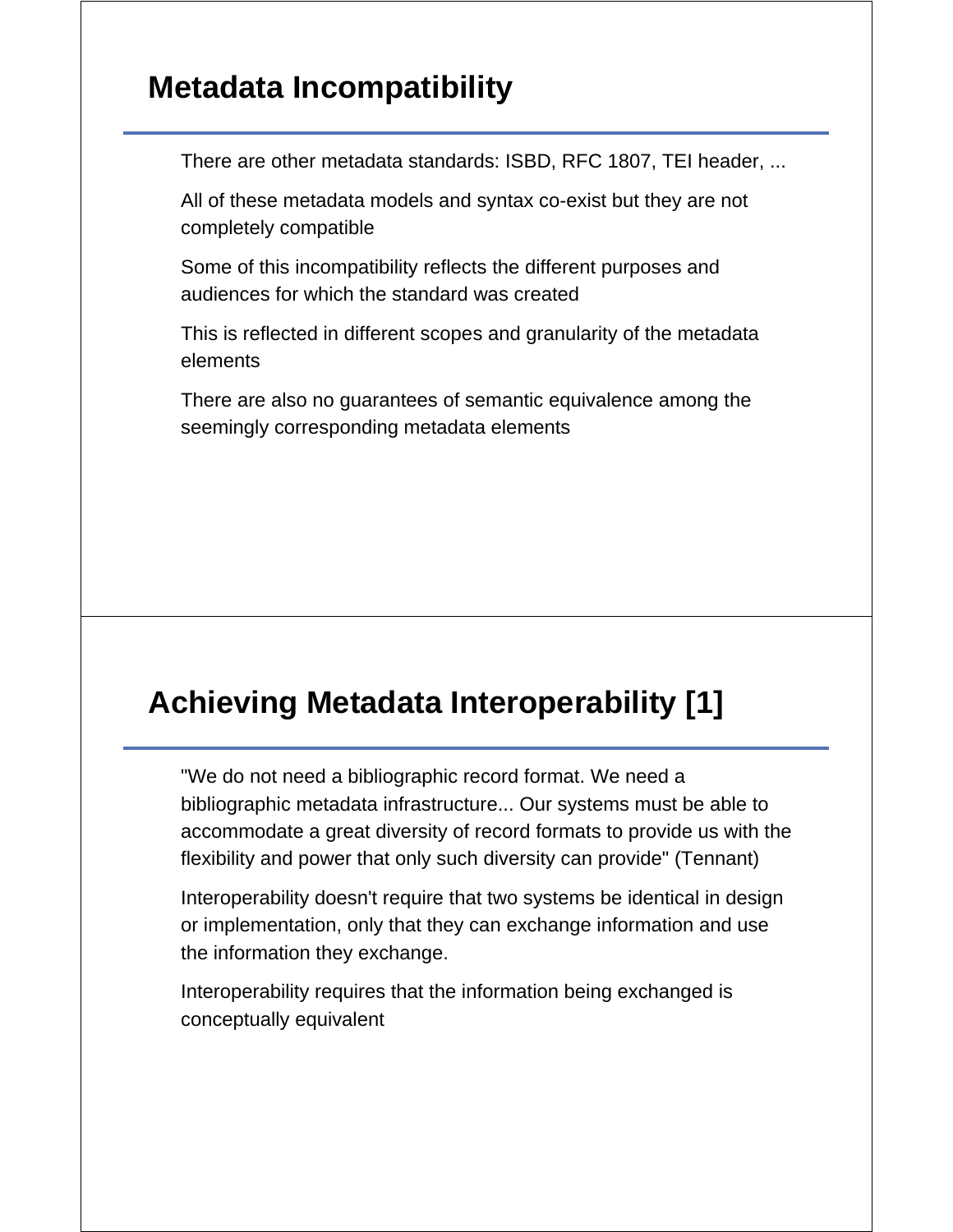# **Achieving Metadata Interoperability [2]**

If conceptual equivalence can be established, converting one implementation to another is a necessary but often trivial thing to do

But it isn't always possible to establish equivalence, and it is often not bi-directional because one model is "smarter" or "richer" than anoteher

And even when you can, it may not be possible to automate the transformation

# **Metadata Encoding and Transmission Standard (METS)**

#### http://www.loc.gov/standards/mets

Developed by the Digital Library Federation as an implementation strategy for preservation metadata (needed to periodically refresh and migrate the data,)

Specifies an XML syntax for packaging metadata adhering to different standards as parts in a container and associating it with the same object

METS doesn't address the problem that the metadata standards are different; it just defines a standard way to package a set of them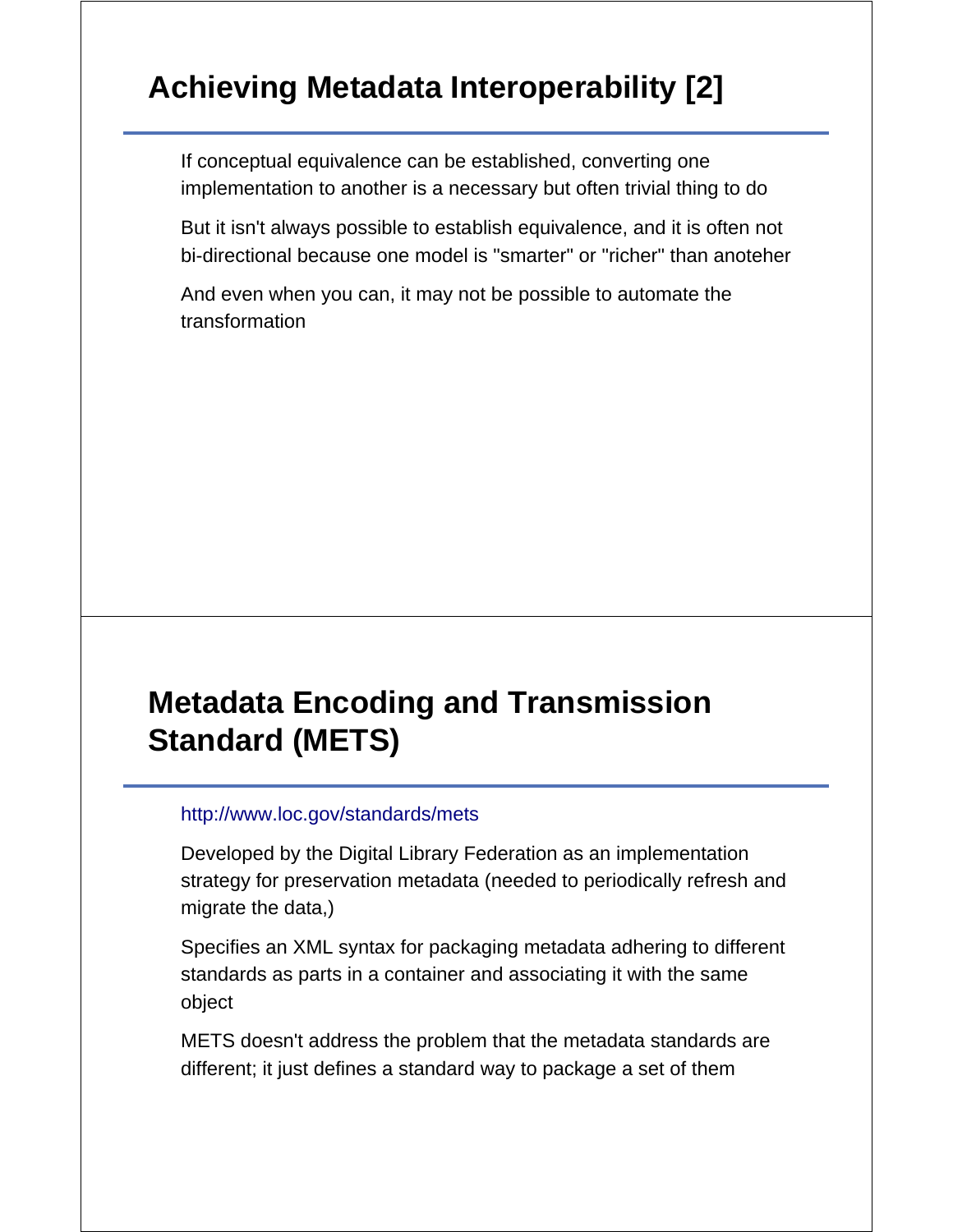### **Crosswalks**

A transformation that re-encodes, renames, rearranges, or restructures information from one metadata standard to another is sometimes called a CROSSWALK

First you need to establish the conceptual equivalence of information in the source and target models

It is sometimes useful to define equivalences for subsets or profiles of different metadata models and settle for a partial crosswalk

#### **Interchange Formats**



Ideally, any two metadata standards could interoperate by transforming them into a common interchange format